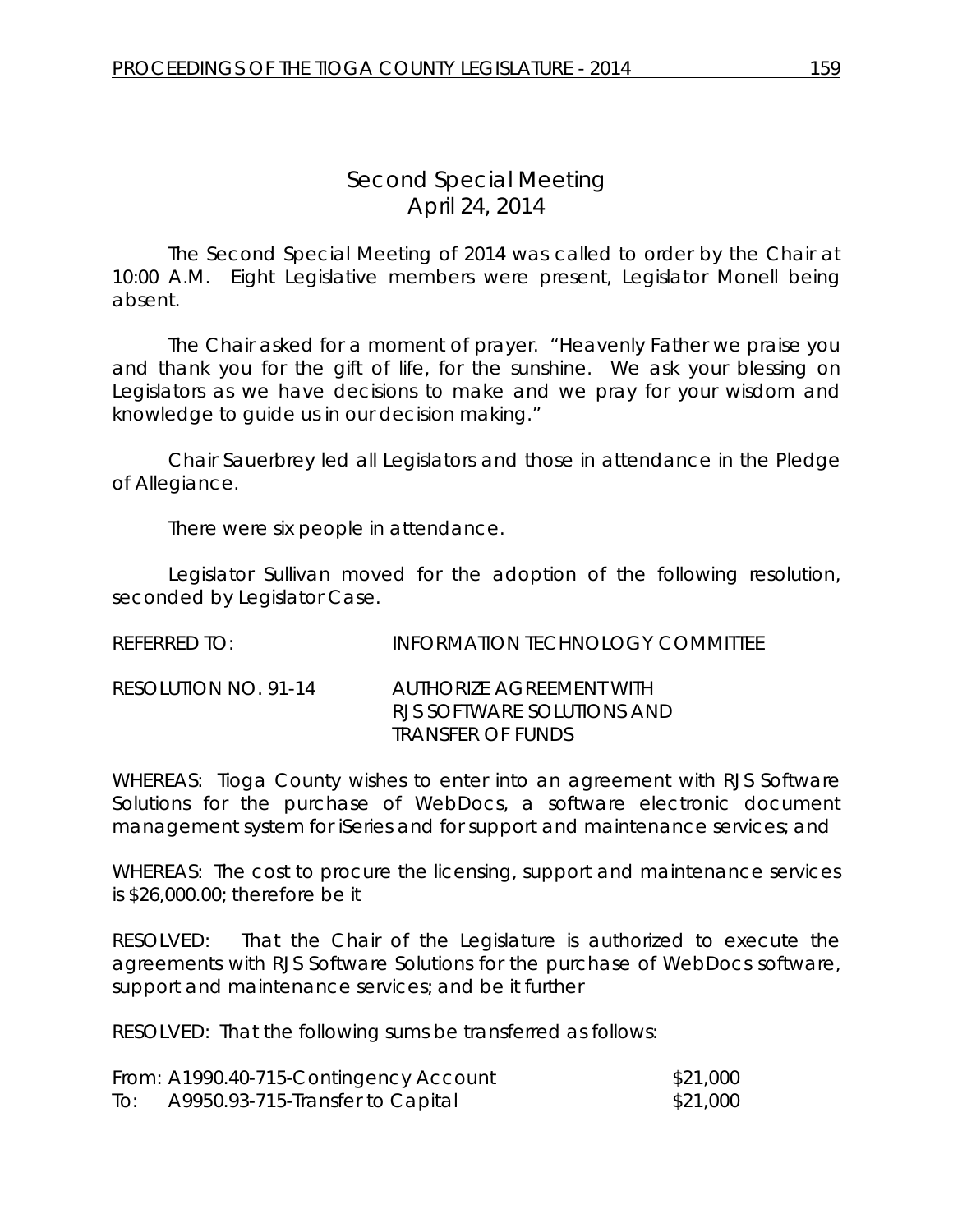From: H5031.00-Interfund Transfers \$21,000 To: H1680.21-90-Information Technology Cap Equipment \$21,000

ROLL CALL VOTE

Yes – Legislators Sauerbrey, Roberts, Standinger, Sullivan, Weston, Case, Hollenbeck, and Huttleston.

No – None.

Absent – Legislator Monell.

RESOLUTION ADOPTED.

Legislator Roberts moved for the adoption of the following resolution, seconded by Legislator Sullivan.

REFERRED TO: PUBLIC WORKS

RESOLUTION NO. 92-14 *AWARD CONSTRUCTION CONTRACT TO R. DEVINCENTIS CONSTRUCTION FOR REHABILITATION OF WEST CREEK RD. BRIDGE BIN 3335150*

WHEREAS: Tioga County bonded for a program for rehabilitation of various bridges within the County; and

WHEREAS: Funding is available for the construction of the West Creek Rd. Bridge (BIN 3335150) over East Branch Owego Creek; and

WHEREAS: The Commissioner of Public Works received sealed bids on March 16, 2014 and the bids were as followed:

| Dycon Construction Northeast, | Pine City, NY  | \$919,965.00   |
|-------------------------------|----------------|----------------|
| <b>Economy Paving</b>         | Cortland, NY   | \$926,212.00   |
| <b>FAHS Construction</b>      | Binghamton, NY | \$1,117,333.77 |
| R. DeVincentis                | Binghamton, NY | \$860,000.00   |
| <b>Vector Construction</b>    | Cicero, NY     | \$943,960.00   |

and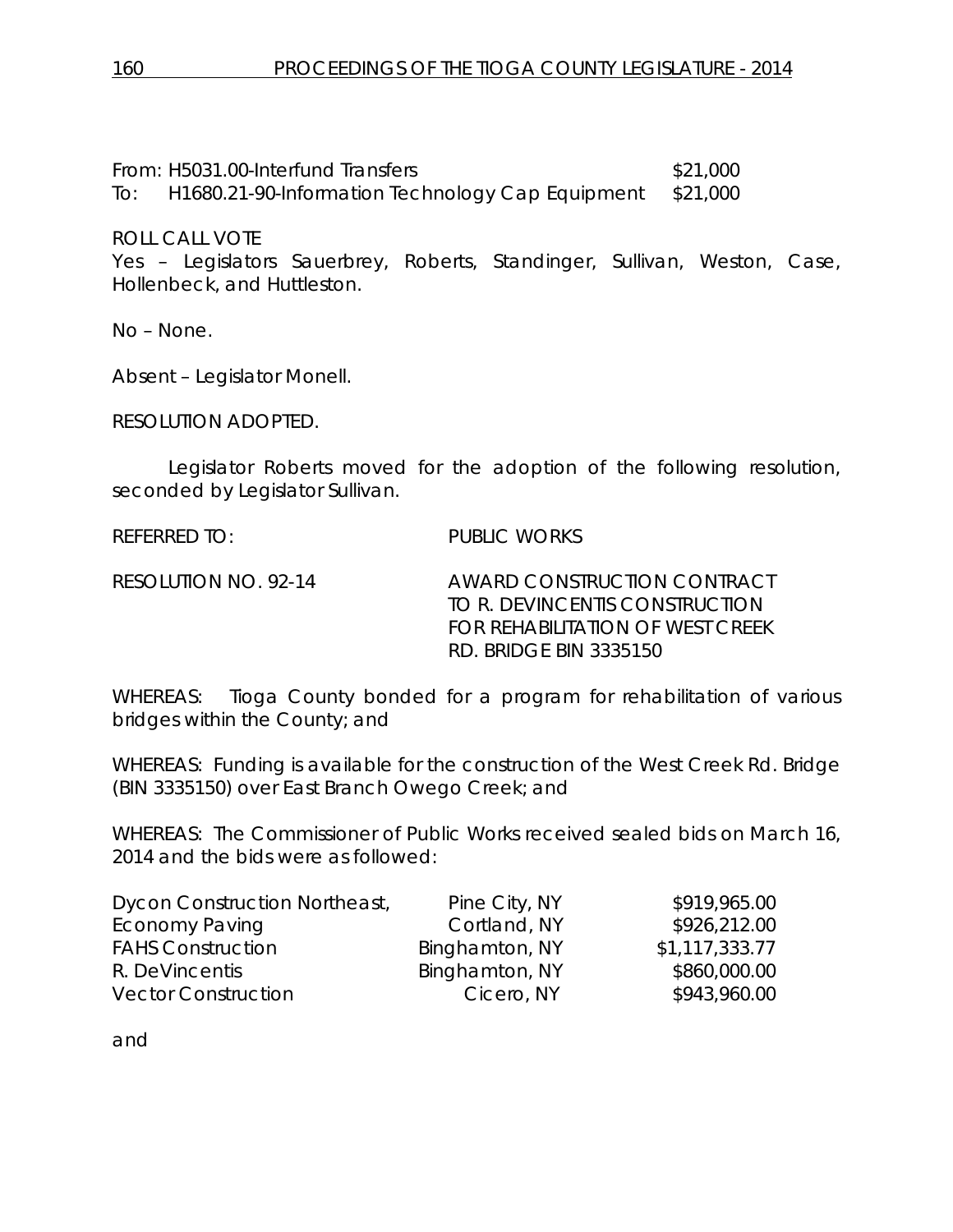WHEREAS: Delta Engineers, Endwell, NY have completed the review of the bids and finds the low bidder Rd. De Vincentis Construction, Binghamton, NY meets all of the qualifications of the bid specifications; therefore be it

RESOLVED: That the Tioga County Legislature authorize awarding the bid to R. DeVincentis Construction, Binghamton, NY not to exceed \$860,000 to be paid out of West Creek Rd. Bridge Account H2013.07.

## ROLL CALL VOTE

Yes – Legislators Sauerbrey, Roberts, Standinger, Sullivan, Weston, Case, Hollenbeck, and Huttleston.

No – None.

Absent – Legislator Monell.

RESOLUTION ADOPTED.

Legislator Roberts moved for the adoption of the following resolution, seconded by Legislator Sullivan.

REFERRED TO: PUBLIC WORKS

RESOLUTION NO. 93-14 *AWARD CONSTRUCTION CONTRACT TO VECTOR CONSTRUCTION FOR REHABILITATION OF CATATONK HILL RD. BRIDGE BIN 3335130*

WHEREAS: Tioga County is receiving Aid for the rehabilitation of the Catatonk Hill Rd. Bridge over Catatonk Creek BIN 3335130; and

WHEREAS: The project will be funded as follows:

Federal 80% State 15% Local 05%

and

WHEREAS: The Commissioner of Public Works received sealed bids on March 15, 2014 and the bids were as followed: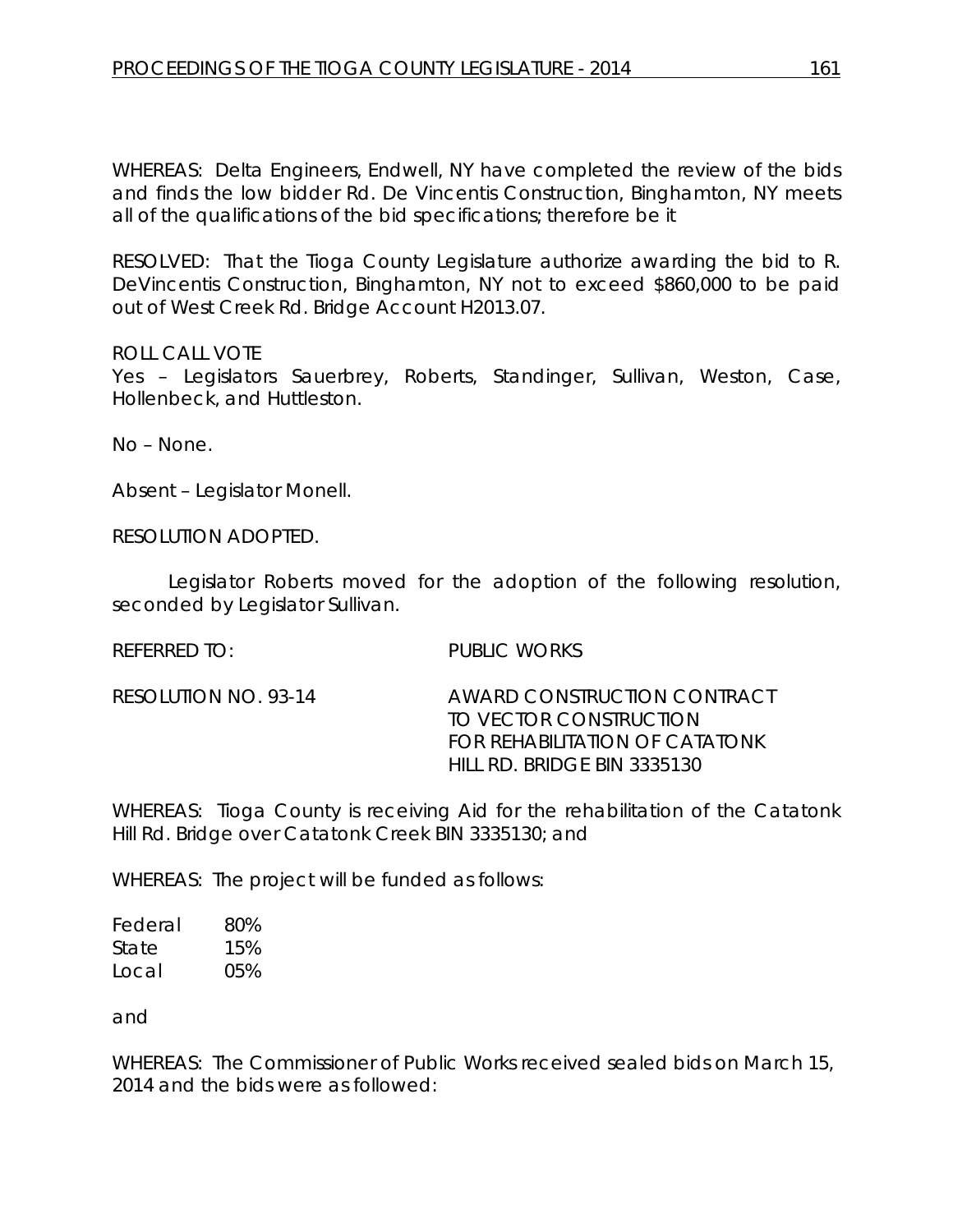| Economy Paving             | Cortland, NY   | \$746,206.09 |
|----------------------------|----------------|--------------|
| <b>FAHS Construction</b>   | Binghamton, NY | \$751,660.48 |
| R. DeVincentis             | Binghamton, NY | \$842,000.00 |
| <b>Vector Construction</b> | Cicero, NY     | \$704,253.85 |

and

WHEREAS: McFarland Johnson Engineers, Binghamton, NY have completed the review of the bids and finds the low bidder Vector Construction, Cicero, NY meets all of the qualifications of the bid specifications; therefore be it

RESOLVED: That the Tioga County Legislature authorize awarding the bid to Vector Construction, Cicero, NY not to exceed \$704,253.85 to be paid out of Catatonk Hill Rd. Bridge Account H2013.05.

ROLL CALL VOTE Yes – Legislators Sauerbrey, Roberts, Standinger, Sullivan, Weston, Case, Hollenbeck, and Huttleston.

No – None.

Absent – Legislator Monell.

RESOLUTION ADOPTED.

Legislator Case moved for the adoption of the following resolution, seconded by Legislator Hollenbeck.

REFERRING TO: LEGISLATIVE WORKSESSION

RESOLUTION NO. 94-14 *CREATE AND FILL TEMPORARY POSITION (ECONOMIC DEVELOPMENT & PLANNING)*

WHEREAS: The County Planning Director will be going out on a six month leave of absence as of April 23, 2014; and

WHEREAS: The Economic Development and Planning Department has a variety of projects underway which will be hindered by the loss of manpower; and

WHEREAS: The Southern Tier East Regional Planning and Development Board (STERPDB) has offered to provide some technical support services but administrative tasks will still need to be performed; therefore be it